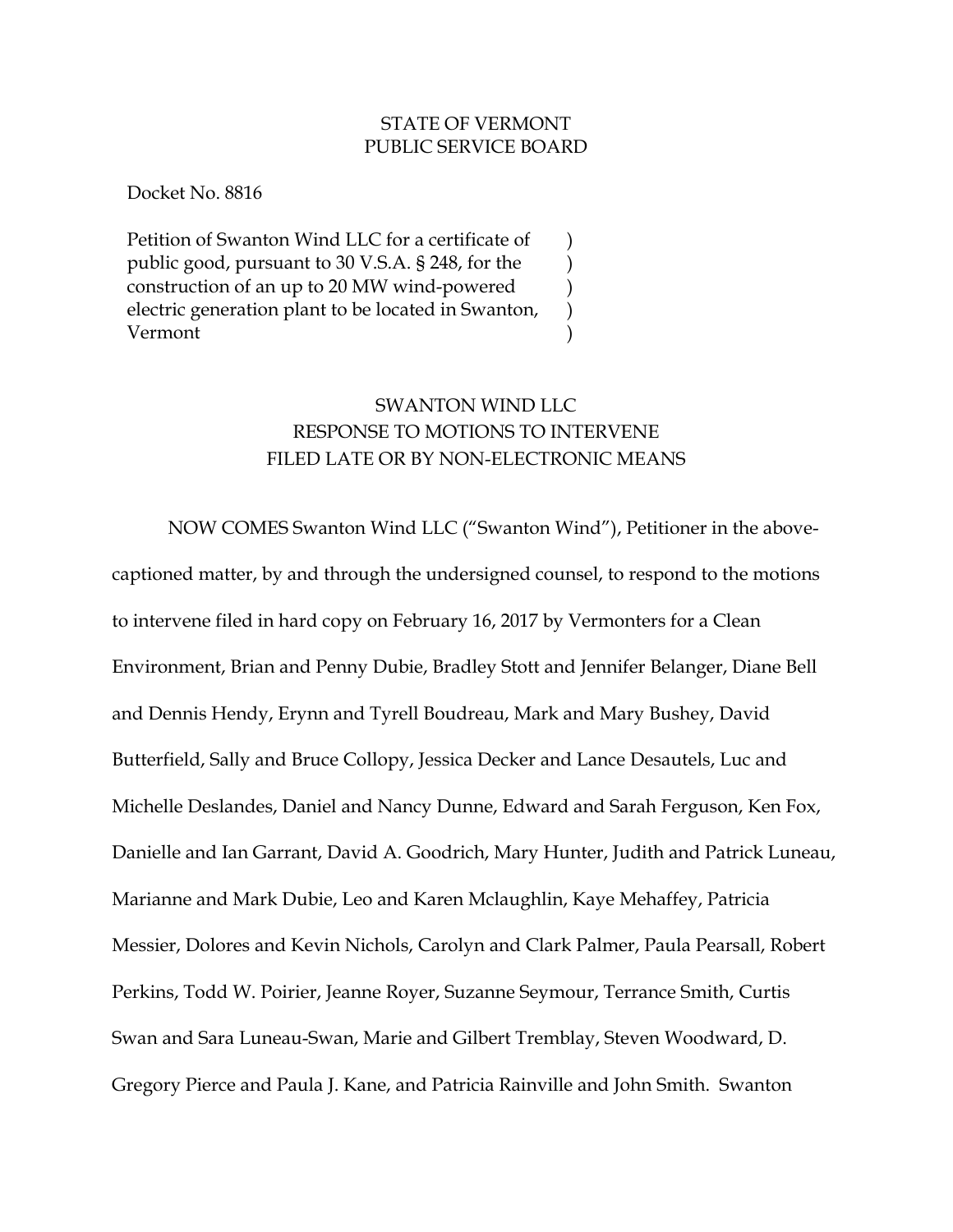Wind also addresses the motion of the Vermont National Guard, which was filed on February 23, 2017, one week after the February 16 intervention deadline. Swanton Wind's response to these motions is set forth in its Memorandum on Intervention, below.

## MEMORANDUM ON INTERVENTION

Intervention in Public Service Board proceedings is available if a party demonstrates that it meets one of the applicable standards set forth in Board Rule 2.209. Under 2.209(A), a party is entitled to intervene "as of right" if the party establishes one or more of the following: (1) a statute confers on the party an unconditional right to intervene; (2) a statute confers on the party a conditional right to intervene and the condition(s) are satisfied; or (3) the party has a substantial interest that may be adversely affected by the outcome of the proceeding, the proceeding provides the exclusive means by which the party can protect its interest, and the party's interest is not adequately represented by another existing party(ies). Alternatively, permissive intervention under Rule 2.209(B) is available to a party that demonstrates that it has a substantial interest that may be affected by the outcome of the proceeding. When making its determination on permissive intervention, the Board considers whether the party's interest in the proceeding will be adequately protected by other parties; whether there are other means by which the party may protect its interest; and whether the party's intervention will cause undue delay or prejudice the interests of the public or other parties. Moreover, Rule 2.209(C) provides that the Board may impose certain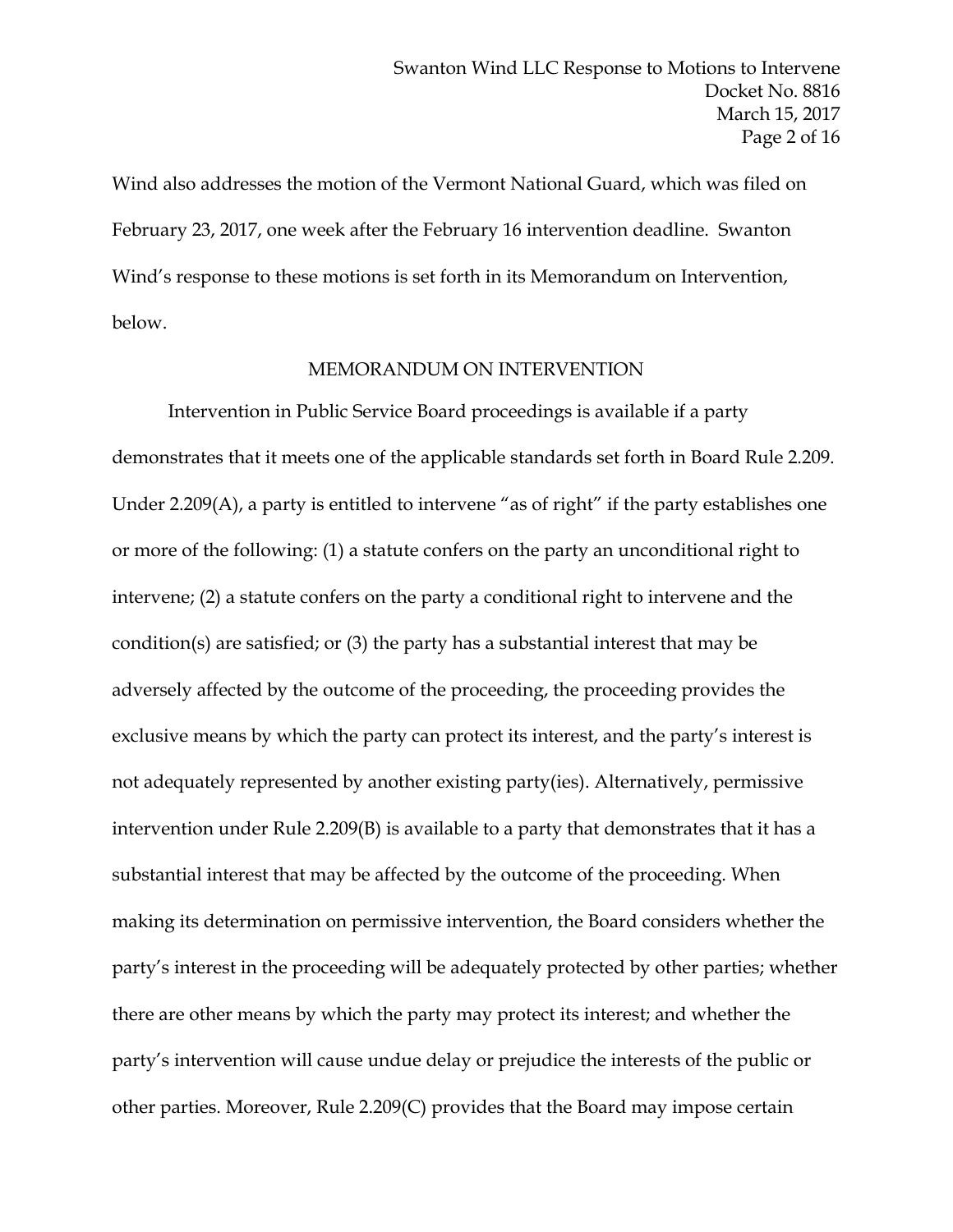restrictions on an intervenor participating in the proceeding. Specifically, the Board may restrict such party's participation to only those issues in which the party has demonstrated an interest, may require such party to join with other parties with respect to appearance by counsel, presentation of evidence or other matters, or may otherwise limit such party's participation, all as the interests of justice and economy of adjudication require.

## I. ENTITIES SEEKING INTERVENTION

## **1. Vermont National Guard**

The Vermont National Guard (VTNG) moves to intervene in this proceeding with respect to the Project's potential to impact the operations of Vermont Army National Guard rotary wing flights in the northern Champlain Valley. Although VTNG's motion was not timely filed, Swanton Wind does not object to VTNG's participation in this docket, provide it is limited to the issues articulated in its motion, which fall under 30 V.S.A. § 248(b)(5) with respect to 10 V.S.A. §  $6086(a)(5)(A)$ ("will not cause unreasonable congestion or unsafe conditions with respect to use of the . . . airports and airways").

## **2. Vermonters for a Clean Environment**

 Vermonters for a Clean Environment (VCE) seeks to intervene with respect to 30 V.S.A. § 248(b)(1) Orderly Development of the Region, § 248(b)(4) Economic Benefit to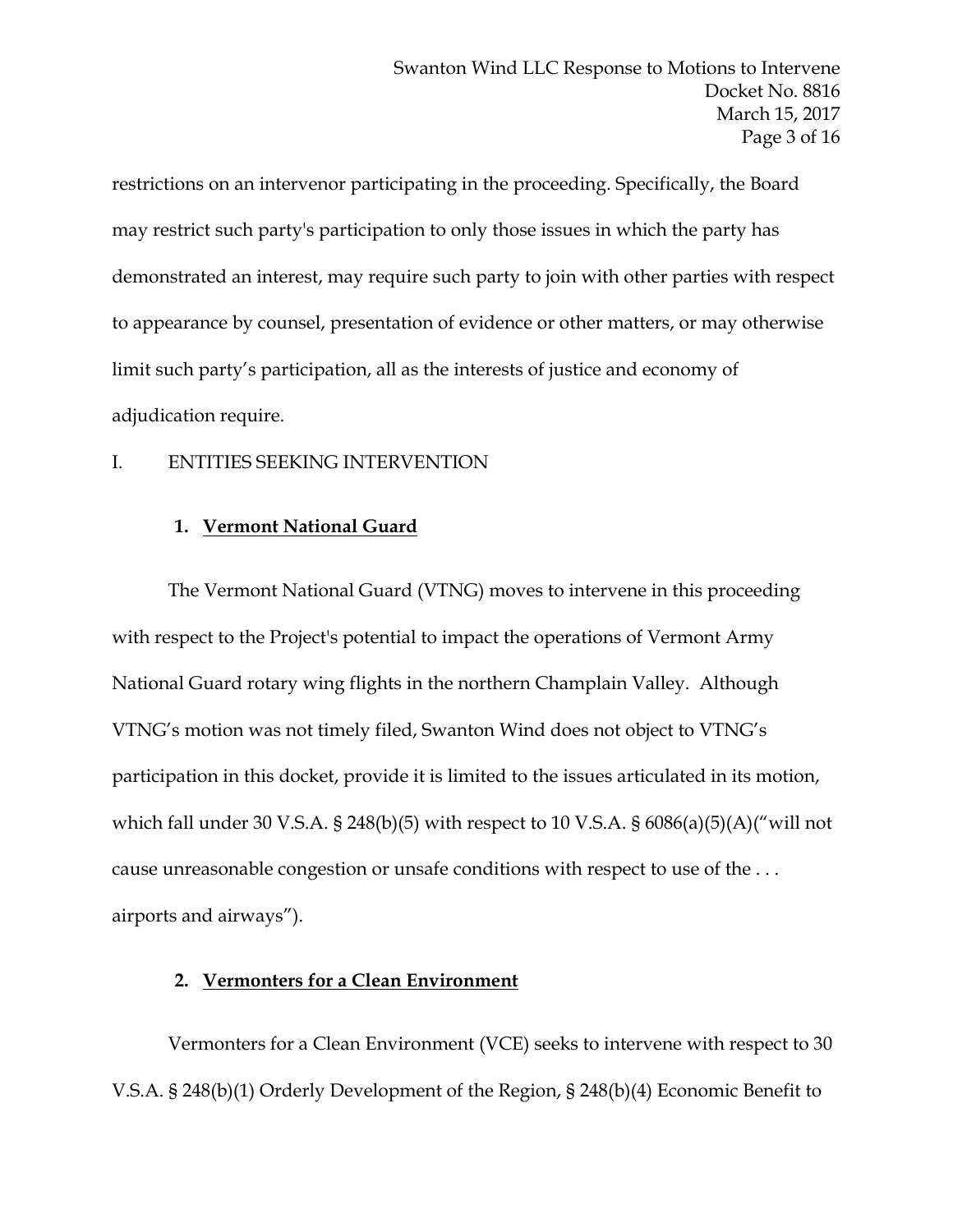the state and its residents, and (b)(5) – apparently with respect to Aesthetics and the Natural Environment. VCE is not entitled to intervention as of right, because no statute confers upon it a right to intervene, and VCE has failed to show that it has a substantial interest that may be adversely affected by the outcome of the proceeding, that the proceeding provides the exclusive means by which VCE can protect its interest, and that VCE's interest is not adequately represented by existing parties.

Additionally, VCE should not be granted permissive intervention. VCE has not demonstrated that it or its members have a particularized interest with respect to any of the applicable criteria. The organization's broad mission to "the economic well-being of all Vermonters assuring appropriate use of our resources -- our people, our land, our air and our water, and to pursue the common goals of encouraging economic development with minimal environmental impacts and preserving Vermont's natural beauty"(see Motion to Intervene of Vermonters for a Clean Environment ("VCE Mot. to Int.") at 2) does not distinguish it from the general public, and does not reflect an interest in any issues that will not be represented in this docket by existing parties including the Department of Public Service, the Agency of Natural Resources, and adjoining landowners Christine and Dustin Lang.

Moreover, to the extent VCE relies on the interests of its individual members as a basis for intervention, VCE has not demonstrated that these interests are particularized. VCE describes the interests of its members as follows: "VCE's members enjoy the scenic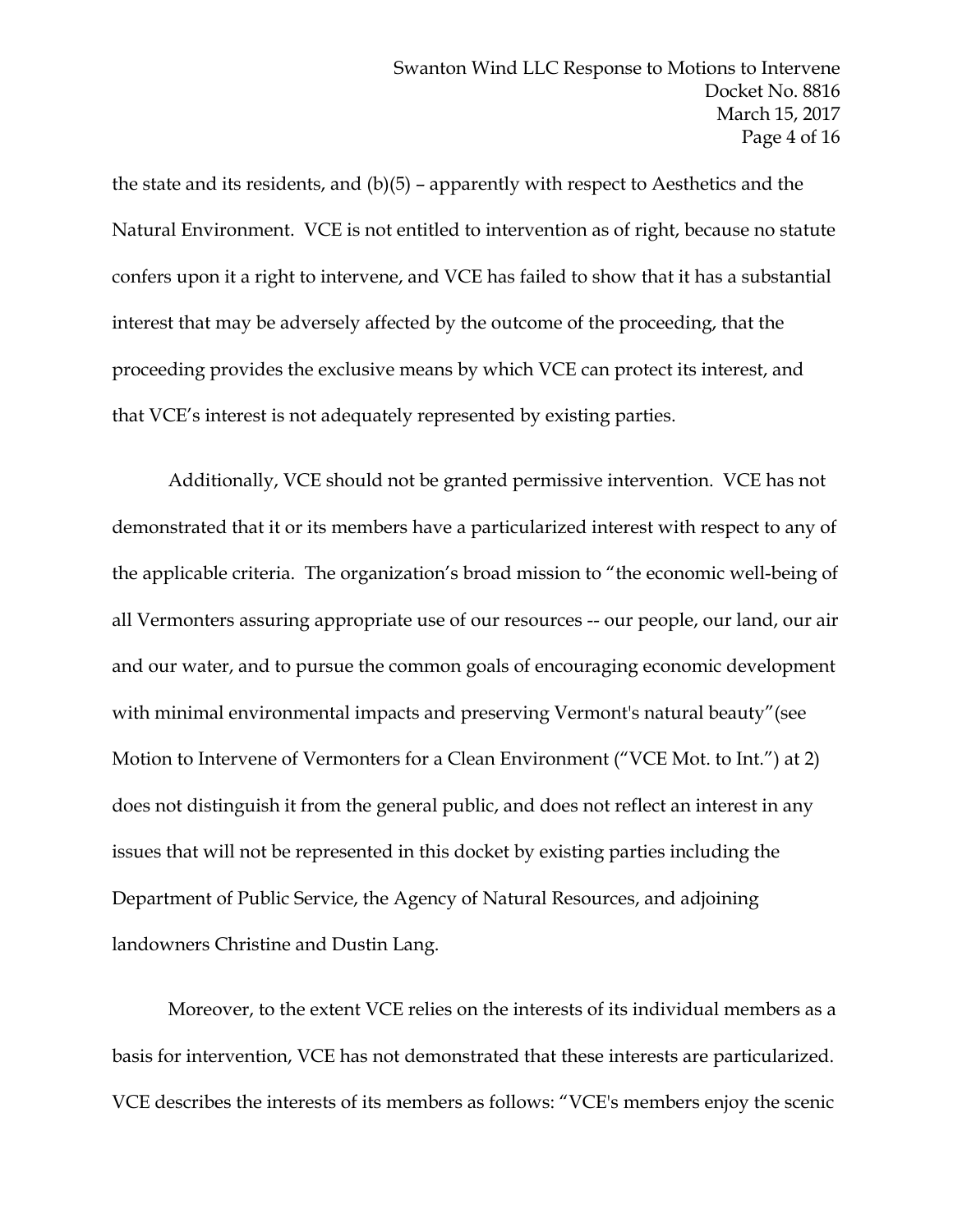beauty of Rocky Ridge and Fairfield Pond. They appreciate the quiet, rural character of the area and the ability to enjoy listening to and watching birds. They use Fairfield Pond for swimming, fishing and boating. They hike on the ridge and in the woods adjacent to the pond, and seek refuge from urban environments to enjoy the peace and tranquility of Rocky Ridge and its surroundings." VCE Mot. to Int. at 4. As is further emphasized below with respect to the motions to intervene of individuals who are not adjoining landowners, participating in recreation or owning a non-adjoining property within several miles of the proposed project site does not give one an interest in the Project that is sufficiently distinct from the general public to support intervention.

Further, while VCE claims to have members who reside in Swanton (see VCE Mot. to Int. at 6), affidavits from any such individuals are conspicuously absent from its filing. On the contrary, the affidavits provided in support of its motion to intervene are from individuals who do not live in the immediate vicinity of the proposed project but who purportedly recreate in the area—most notably at Fairfield Pond and on Dubie family property.<sup>1</sup> To the extent that VCE relies in support of its intervention request on

 $\overline{a}$ 

<sup>1</sup> Affidavits were provided by Lynn McClintock of WILLISTON, Phillip Murdock of ESSEX JUNCTION, VT, Denis Chevalier of WILLISTON, VT, Giles Willey of ESSEX JUNCTION, VT, and Scott Baldwin of BURLINGTON, VT (all of whom assert that they recreate near the proposed project); Gerald Dubie of SHELBURNE, MA (owns lot on Fairfield Pond and has considered building home there, vacations at Fairfield Pond); and Michael Dubie of WILLISTON, VT (has a Fairfield Pond cottage, recreates in the area).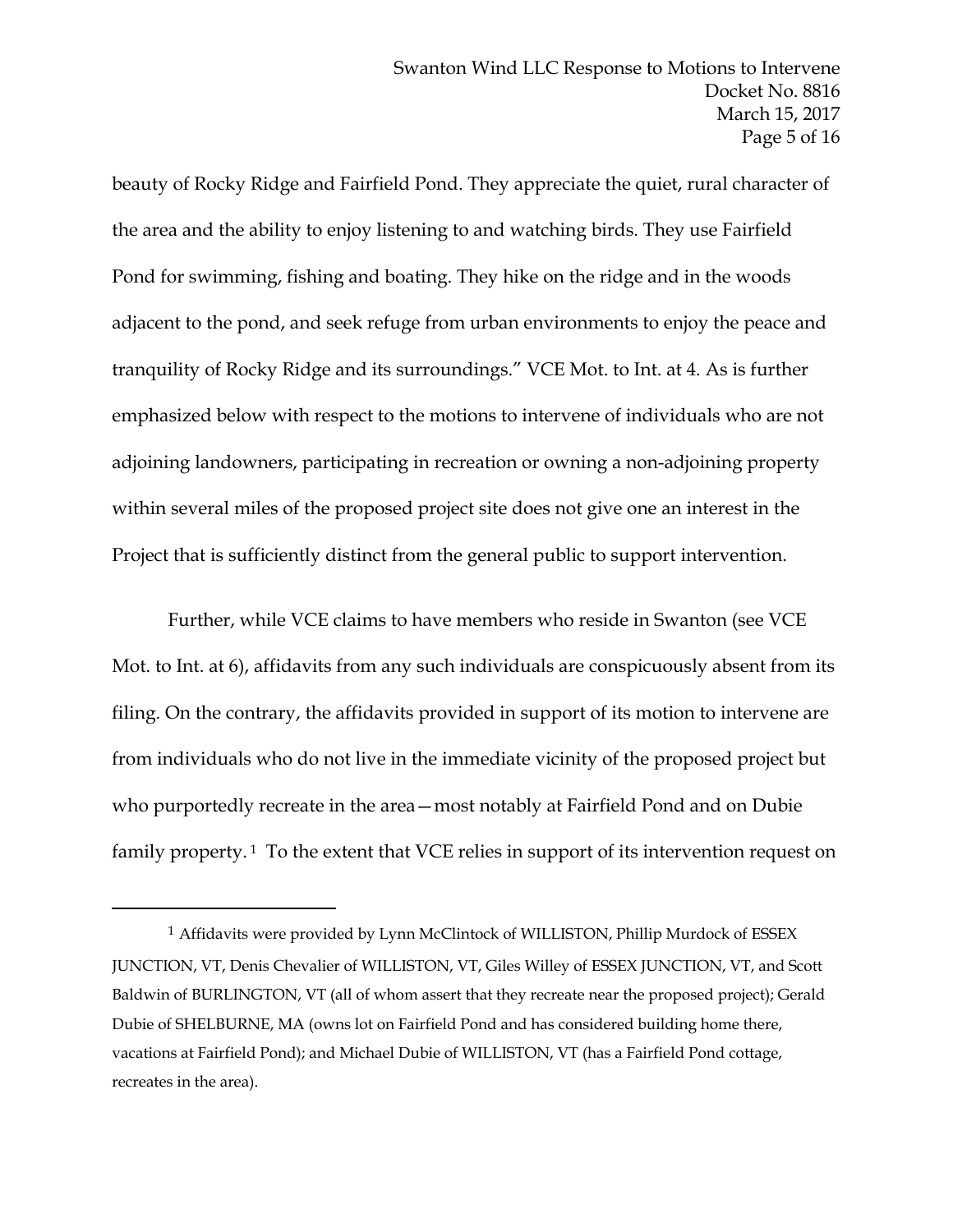having members who reside in Swanton or other towns in close proximity to the Project parcels, VCE should have to identify those residents and their addresses to ensure that duplicate interests are not being represented in this proceeding. This goes to two factors the Board may consider when evaluating permissive intervention requests: (1) whether an applicant's interest will be adequately protected by other parties (i.e. VCE members who could be impacted by the Project may already have intervened in the case); and (2) whether alternative means exist by which the applicant's interest can be protected (i.e. VCE members who live in close proximity to the Project could seek intervention on an individual basis, and may have pending requests before the Board).

VCE has not demonstrated that it has (or that its members have) a particularized interest in the Orderly Development of the Region. On the contrary, this interest is shared by the general public, and it is adequately represented by existing parties. Any interest that VCE's members in Swanton and Fairfield may have in ensuring that the Project is consistent with orderly development as expressed their town plans will be adequately protected by their duly elected representatives on the town select boards, who are parties to this docket. Likewise, the Northwest Region Planning Commission will adequately protect their interests in the Orderly Development of the Region as expressed in the regional plan. The Department of Public Service and Christine and Dustin Lang will also participate with respect to this criterion.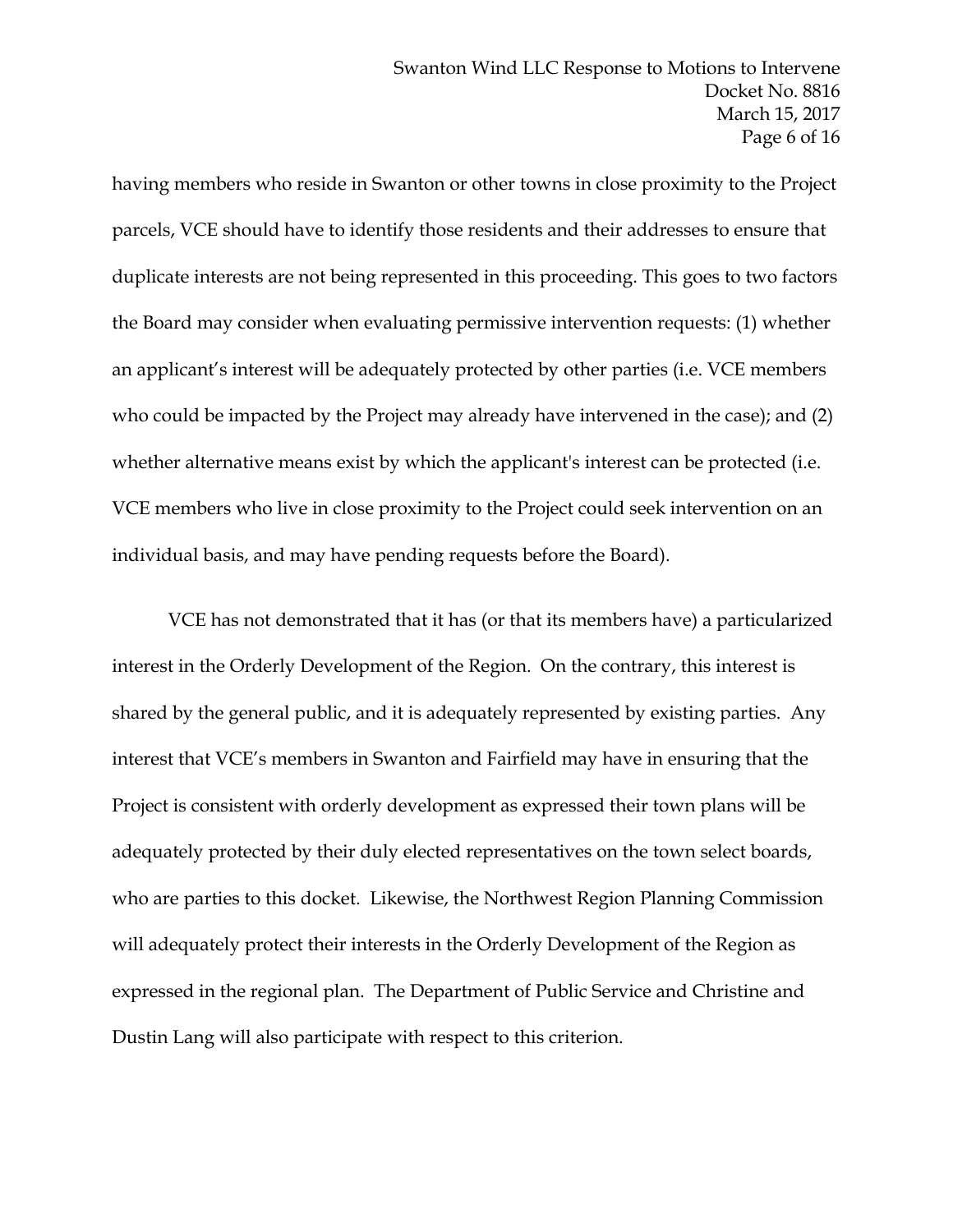VCE also seeks to intervene with respect to Sec. 248(b)(4) economic benefit, noting that its mission "includes supporting the economic well-being of Vermonters" and citing its concern that potential impacts from the project will "substantially interfere with residents' peaceful enjoyment of their properties," and that as a result, the desirability and values of nearby real estate will decrease, in turn "decreasing the grand list of the affected towns," increasing taxes, and thereby impacting VCE members who reside in the area. To the extent that VCE relies on having members who are residents of Swanton, Fairfield or other "affected towns," VCE should—as noted above—be required to identify such members. Moreover, the towns of Swanton and Fairfield are parties to this docket, and can adequately represent issues with respect to their grand lists.

It is not entirely clear from VCE's motion which issues under § 248(b)(5) VCE wants to address in this docket. VCE mentions aesthetics and natural resources, and discusses issues related to public health and safety, the natural environment and water purity. VCE has articulated generalized concerns with respect to these criteria, and these concerns will be adequately addressed by existing parties. The Agency of Natural Resources is a party to this docket, and will adequately represent any interests with respect to the natural environment. The Department of Public Service, for its part, will adequately represent the public interest with respect to aesthetics.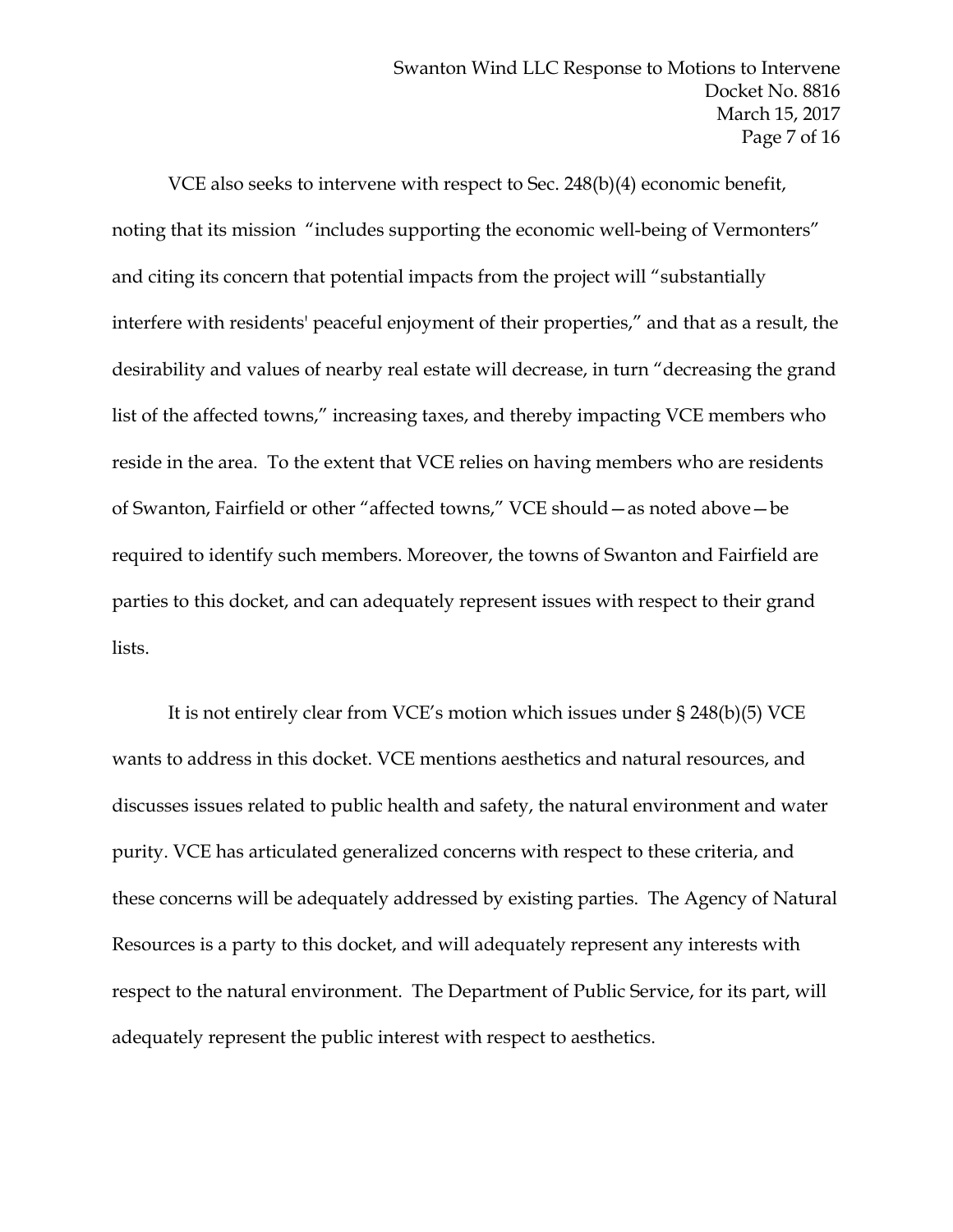Finally, with respect to VCE's proposal to put forward witnesses who will testify as to their experiences at other wind projects,<sup>2</sup> this information is not relevant to the Swanton Wind Project, nor will it inform the Board about the specifics of the project under consideration in this docket. If there is an issue with another project, affected persons have an alternative means to address it: they can file a complaint. Thus, if the Board decides to grant VCE permissive intervention in this docket, Swanton Wind asks that the Board clarify in its order that the scope of VCE's intervention is limited to the impact of the project is being proposed in Docket 8816, and does not extend to other existing projects.

## II. INDIVIDUALS SEEKING INTERVENTION

 $\overline{a}$ 

Thirty-three (33) motions to intervene were filed on behalf of persons living in Swanton or nearby towns. Of these thirty-three, eleven (11) were filed by adjoining neighbors: Patricia Rainville and John Smith; Gilbert and Marie Tremblay; Patrick and Judith Luneau; Dolores and Kevin Nichols; Terrance Smith; Jean Royer; Carolyn and Clark Palmer; Sarah and Edward Fergusen III; Brian and Penny Dubie; Tyrell and Erynn Boudreau; and Mark and Marianne Dubie.3 Swanton Wind does not object to the

<sup>2</sup> *See* VCE Mot. to Int. at 7 ("VCE intends to present witnesses who will testify to the loss of property values and grand lists due to wind projects in other areas of Vermont, as well as witnesses to testify to experiences with flyrock, ice throw and other hazards from operating wind projects in New England.") *See also* VCE Mot. to Int. at 8 ("VCE will present expert witnesses who will testify about the failures of the stormwater systems at the operating wind projects..." ).

<sup>&</sup>lt;sup>3</sup> Although Sally and Bruce Collopy of Fairfield identify themselves as "adjoining property owners," this is not accurate.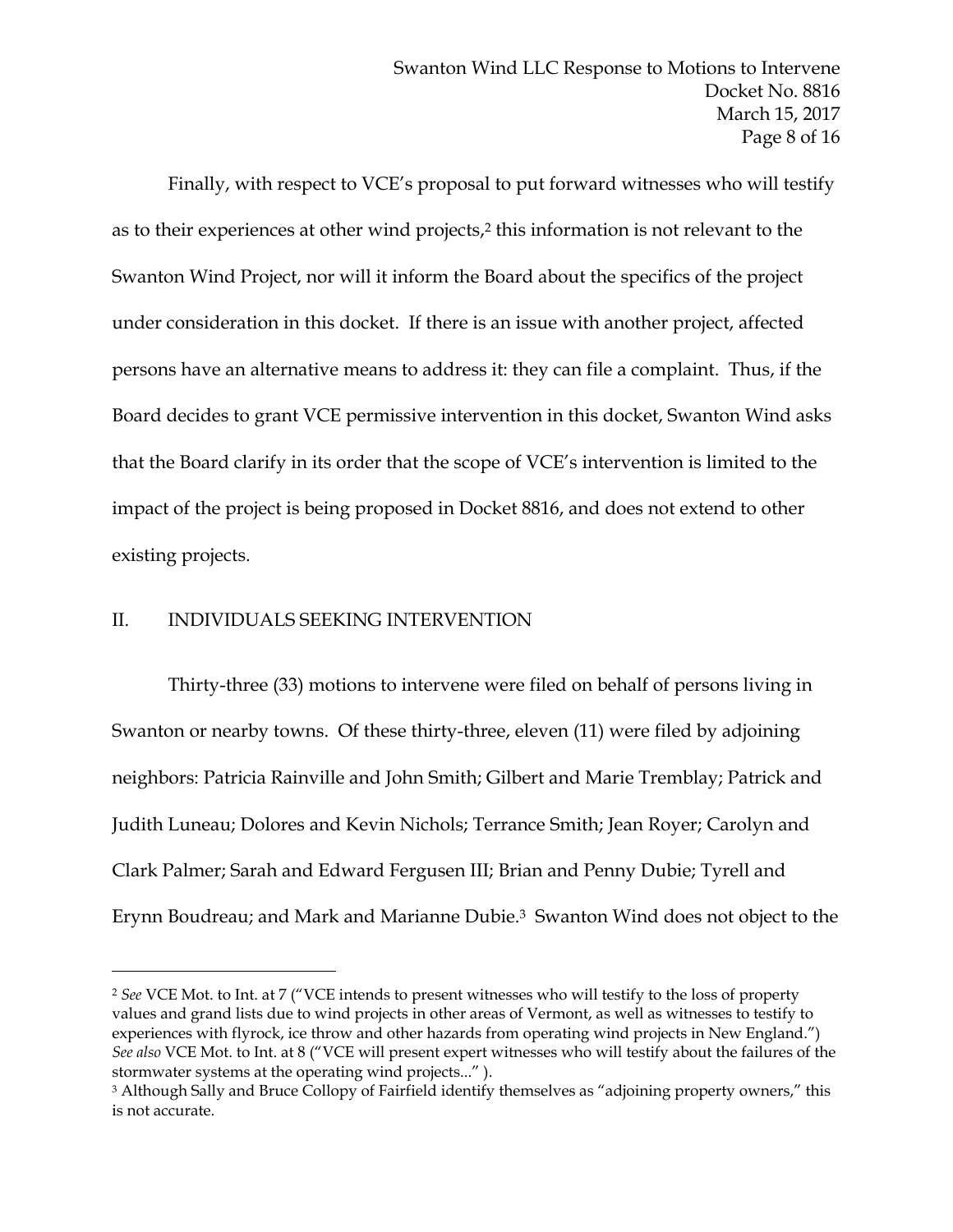permissive intervention of these adjoiners in this docket, with the exception of Mark and Marianne Dubie, who have an alternative means to protect their interest and are pursuing it.4 However, we ask that, in the interests of justice and economy of adjudication, the Board exercise its authority to limit their intervention to their particular interests as adjoining landowners, as articulated in their respective motions, and that the Board require them to join with respect to discovery and the presentation of evidence. Swanton Wind notes that these neighbors have already coordinated in the filing of their motions, which were mailed together in one package. In many instances, the motions contain identical language to describe purported interests—underscoring not only that coordination amongst this group is possible, but also that the same concerns are shared by different landowners.

Swanton Wind objects to the intervention of persons who are not adjoining landowners, specifically: Bradley Stott and Jennifer Belanger, Diane Bell and Dennis Hendy, Mark and Mary Bushey, David Butterfield, Sally and Bruce Collopy, Jessica Decker and Lance Desautels, Luc and Michelle Deslandes, Daniel and Nancy Dunne, Ken Fox, Danielle and Ian Garrant, David A. Goodrich, Mary Hunter, Leo and Karen Mclaughlin, Kaye Mehaffey, Patricia Messier, Paula Pearsall, Robert Perkins, Todd W.

 $\overline{a}$ 

<sup>4</sup> Mark and Marianne Dubie and M&M Maple, LLC have filed a lawsuit in Vermont Superior Court against Swanton Wind, LLC and Travis Belisle that seeks damages and injunctive relief with respect to Project activities.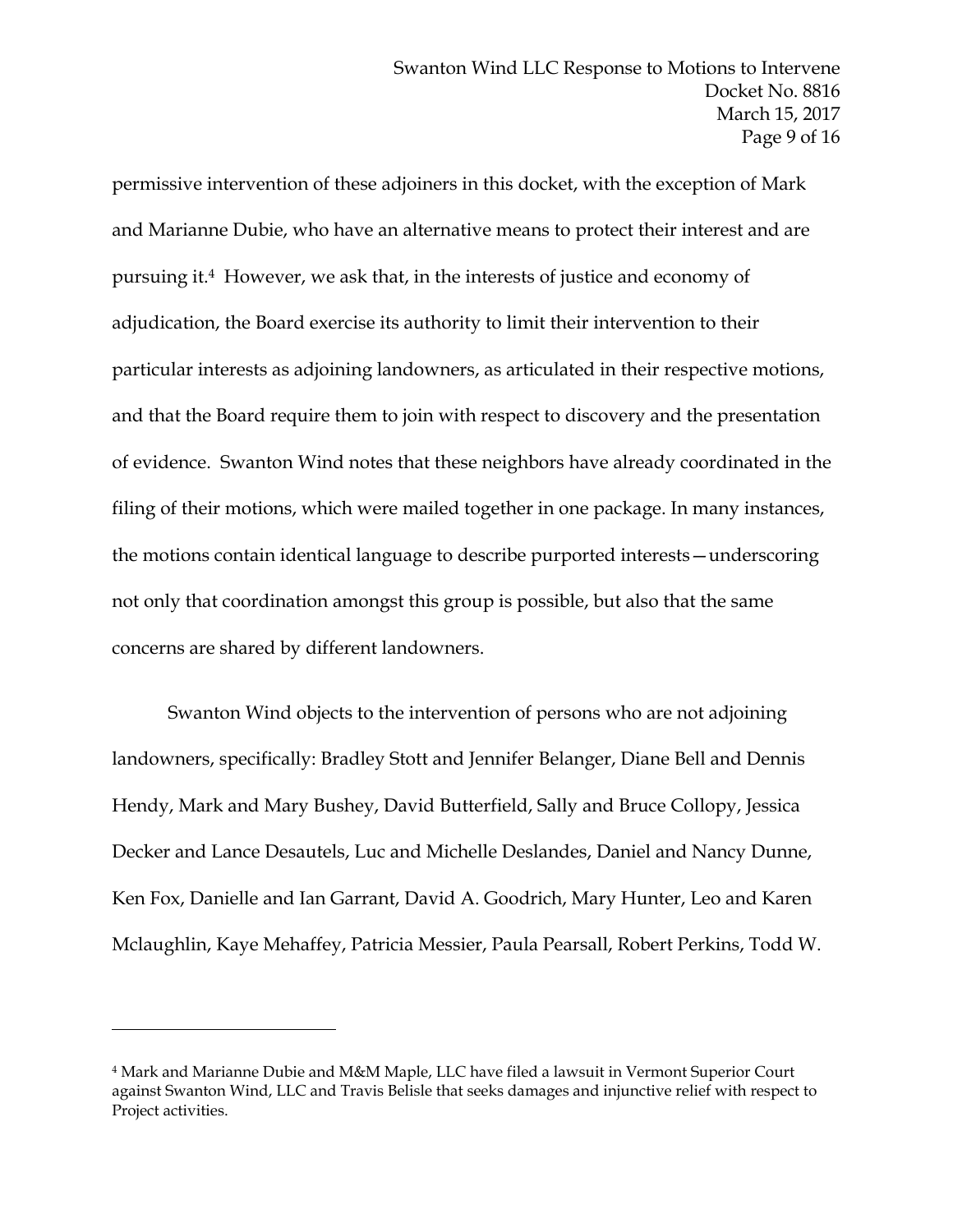Poirier, Suzanne Seymour, Curtis Swan and Sara Luneau-Swan,5 Steven Woodward, D. Gregory Pierce and Paula J. Kane. These persons have articulated generalized interests that are not distinct from those of the general public. The interests articulated will be adequately represented by existing parties, notably the Department of Public Service, the towns of Swanton and Fairfield, Christine and Dustin Lang. Granting intervention to individuals who are concerned that they may be able to see or hear the Project from a distance would lead to an unwieldy proceeding, causing undue delay, and prejudicing the interests of the Petitioner and other existing parties.

As there was a great amount of overlap with respect to the criteria and underlying concerns articulated in the thirty-three "individual" motions to intervene, Swanton Wind has chosen to organize its response to these motions by criterion.

## 30 V.S.A. § 248(b)(1) Orderly Development of the Region

 $\overline{a}$ 

None of the prospective intervenors articulated a particularized interest in Orderly Development of the Region that would support intervention this criterion, and any interest in orderly development will be adequately represented by existing parties,

<sup>5</sup> Curtis and Sara Luneau-Swan live on property owned by Patrick and Judith Luneau, who have also moved to intervene in this docket. Swanton Wind does not oppose the intervention of Patrick and Judith Luneau, and asserts that Curtis and Sara Luneau-Swan's participation would be duplicative.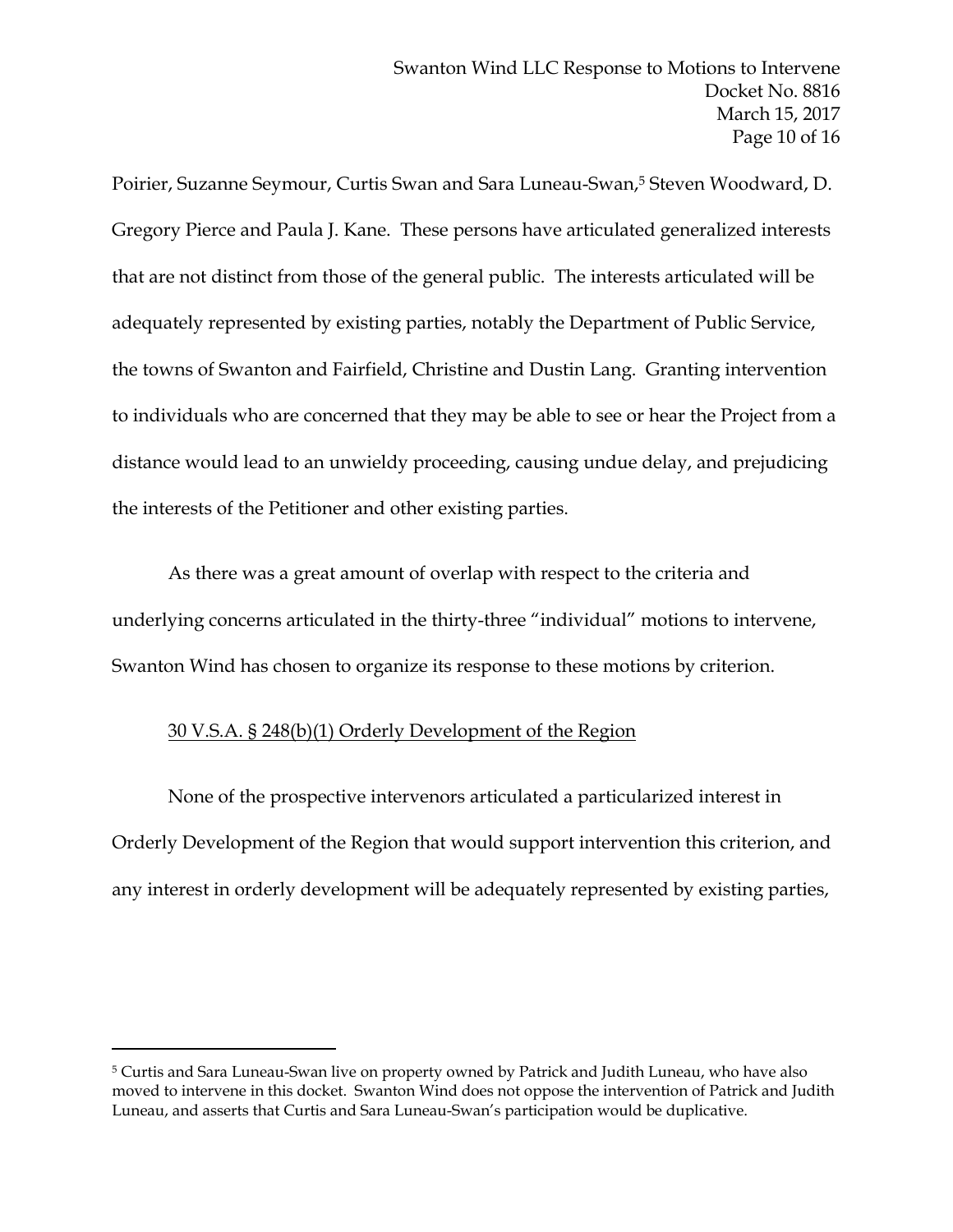namely the Northwest Regional Planning Commission, towns of Swanton<sup>6</sup> and Fairfield, and Christine and Dustin Lang (who are residents of the region).

# 30 V.S.A. § 248(b)(2) Need for present and future demand for service; and

## 30 V.S.A. § 248 (b)(3) System stability and reliability

None of the prospective intervenors articulated a particularized interest in the "need for present and future demand for service" of "system stability and reliability" that would support intervention with respect to these criteria. Jeanne Royer states that she believes she has "distinct experience and perspective that may be useful to the Board," relative to (b)(2), but does not clarify what this experience and perspective may be. Moreover, her status as an adjoining landowner does not give her an interest distinct from any member of the public. Sally and Bruce Collopy opine on both criteria, but do not articulate a particularized interest in either. Interests in these criteria will be adequately represented by existing parties, specifically the two participating utilities— Burlington Electric Department and Green Mountain Power—and the Department of Public Service.

## 30 V.S.A. § 248(b)(4) Economic Benefit to the State and its residents

 $\overline{a}$ 

<sup>6</sup> Moreover, prospective intervenor Sara Luneau-Swan is a member of the Town of Swanton Planning Commission, and can in that capacity participate in promoting the orderly development of the region with respect to this project.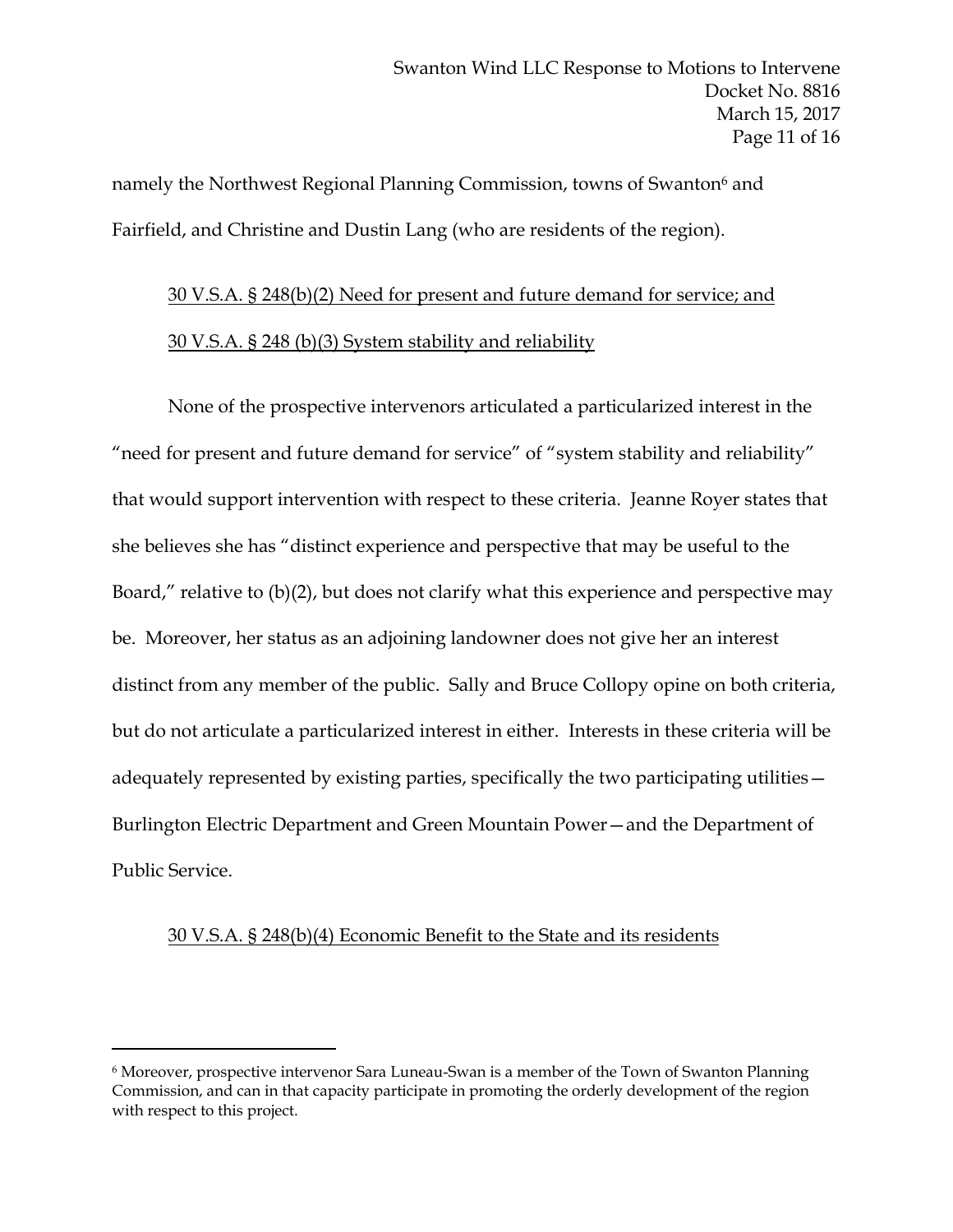All of the adjoining landowners who have moved to intervene seek to participate with respect to the Economic Benefit criterion. The common argument put forward was: "I understand that in this proceeding my interest in private property may not be considered, however I assert that the Project would not only affect the value of my home, but rather all the homes in the surrounding area thereby affecting the regional and statewide economy." Swanton Wind does not object to the participation of adjoining landowners with respect to property values generally in the vicinity of the Project. However, as noted by the intervenors, their interests in the value of their own land is not relevant to this proceeding.

A few adjoiners also asserted that the Project could impact their livelihood. With respect to the Mark and Marianne Dubie and Brian and Pennie Dubie, the lawsuit filed in Vermont Superior Court (see footnote 4) is an alternative means to protect their shared interest in their maple sugaring operation. With respect to others who assert that the project has the potential to impact their personal finances, e.g. because it will impact their quality of sleep and therefore potentially their earning potential, Swanton Wind asserts that alleged personal impact is not within the scope of the broader "Economic Benefit to the State and its residents" criterion.

#### 30 V.S.A § 248(b)(5) Public Health and Safety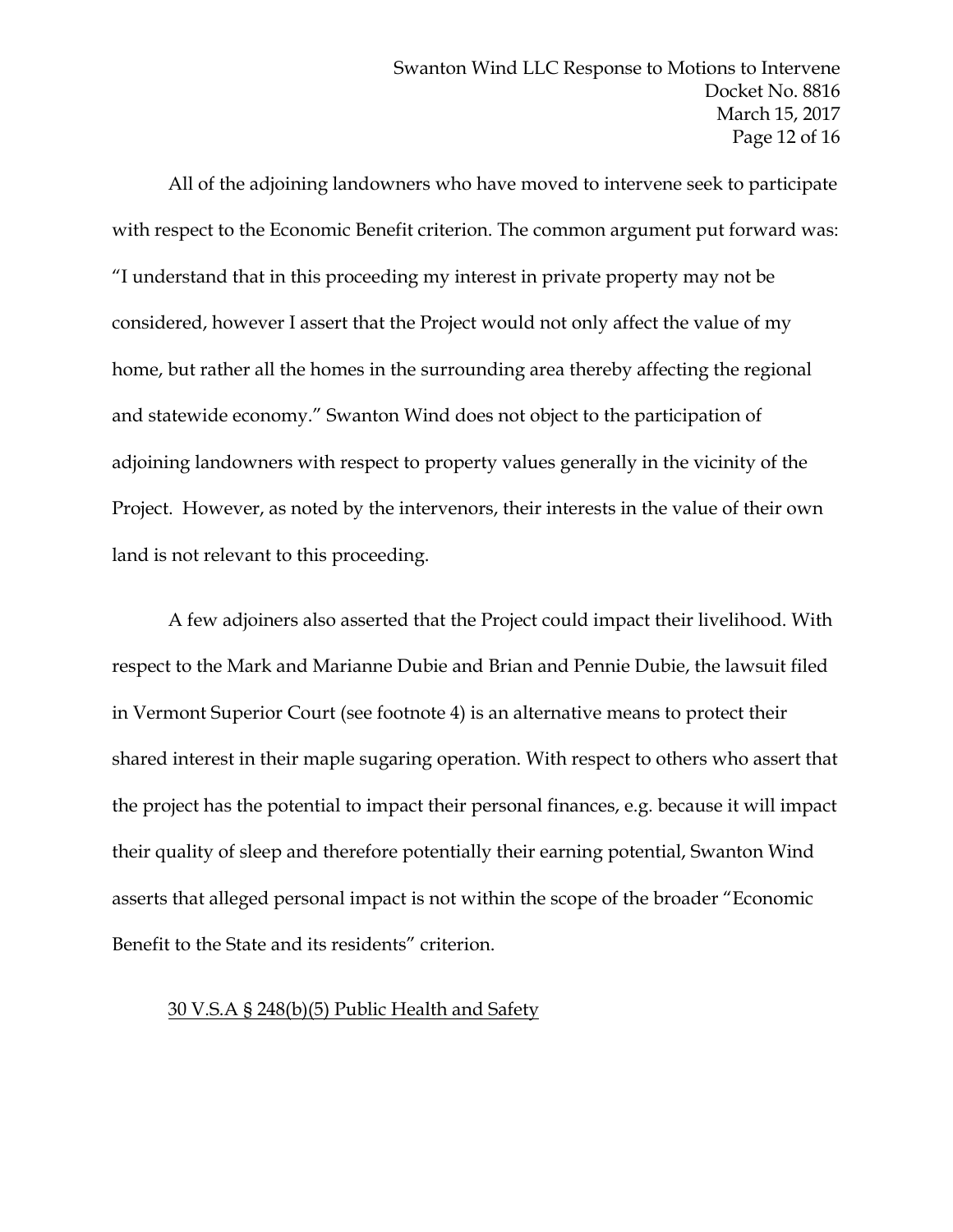Swanton Wind does not object to the participation of adjoining landowners who cited an interest in this criterion, to the extent the they seek to address potential impacts the Project could have on them *as adjoining landowners*, notably potential impacts of sound or shadow flicker on sensitive persons or pets, potential impacts to persons or to wells or house foundations from blasting or ice throw.

Swanton Wind underscores that non-adjoining landowners have not articulated how blasting could possibly impact their non-adjoining properties, and that impacts from blasting generally will adequately represented by the Department of Public Service and the Agency of Natural Resources.

# 30 V.S.A. § 248(b)(5)/10 V.S.A. § § 6086(a)(1), (3), and (4): Water pollution, conservation, and burden on water supply

Swanton Wind does not object to adjoining landowners participating with respect to this criterion to the extent that they seek to do so in connection with potential impacts to their own respective properties. For example, many adjoining landowners expressed concern about the volume and quality of water flowing to wells on their property, and Swanton Wind does not object to their participation on this issue.

While many of the parties seeking intervention articulated a generalized interest with respect to runoff that they fear could reach Fairfield Pond and Lake Champlain, no parties, including adjoining landowners, stated a particularized interest that would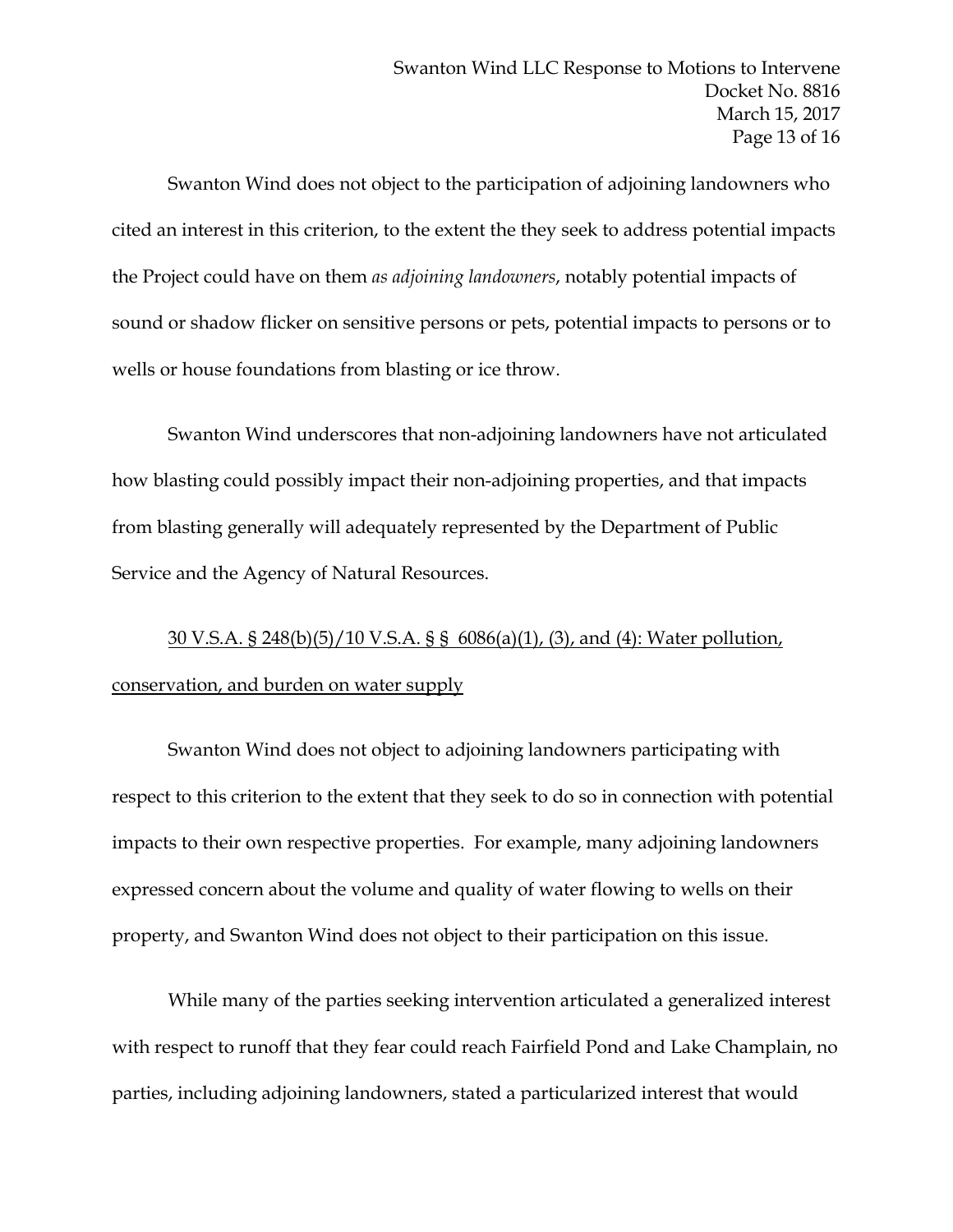support participation with respect to this issue. ANR is charged by statute with protecting these resources.

## § 248(b)(5) and § 6086(a)(8)/Scenic or natural beauty and aesthetics

Swanton Wind does not object to the participation of adjoining landowners on this issue, to the extent that that they could be impacts on their land as adjoiners. None of the non-adjoining landowners have articulated a particularized interest in this criterion, which will be adequately represented by existing parties—most notably the Department of Public Service

## Necessary wildlife habitat or endangered species § 248(b)(5)/ § 6086(a)(8)(A)

None of the prospective intervenors articulated a particularized interest in necessary wildlife habitat or endangered species. Most referenced their enjoyment in watching birds and other wildlife pass through their land; this is not tantamount to "necessary" wildlife habitat or a particularized interest in endangered species. Moreover, to the extent that persons proposed an interest in enjoying the wildlife on Mr. Belisle's land, Swanton Wind emphasizes that they do not have a right to that.

The Agency of Natural Resources will adequately represent interests in necessary wildlife habitat and endangered species.

## Transportation, § 248(b)(5)/§ 6086(a)(5)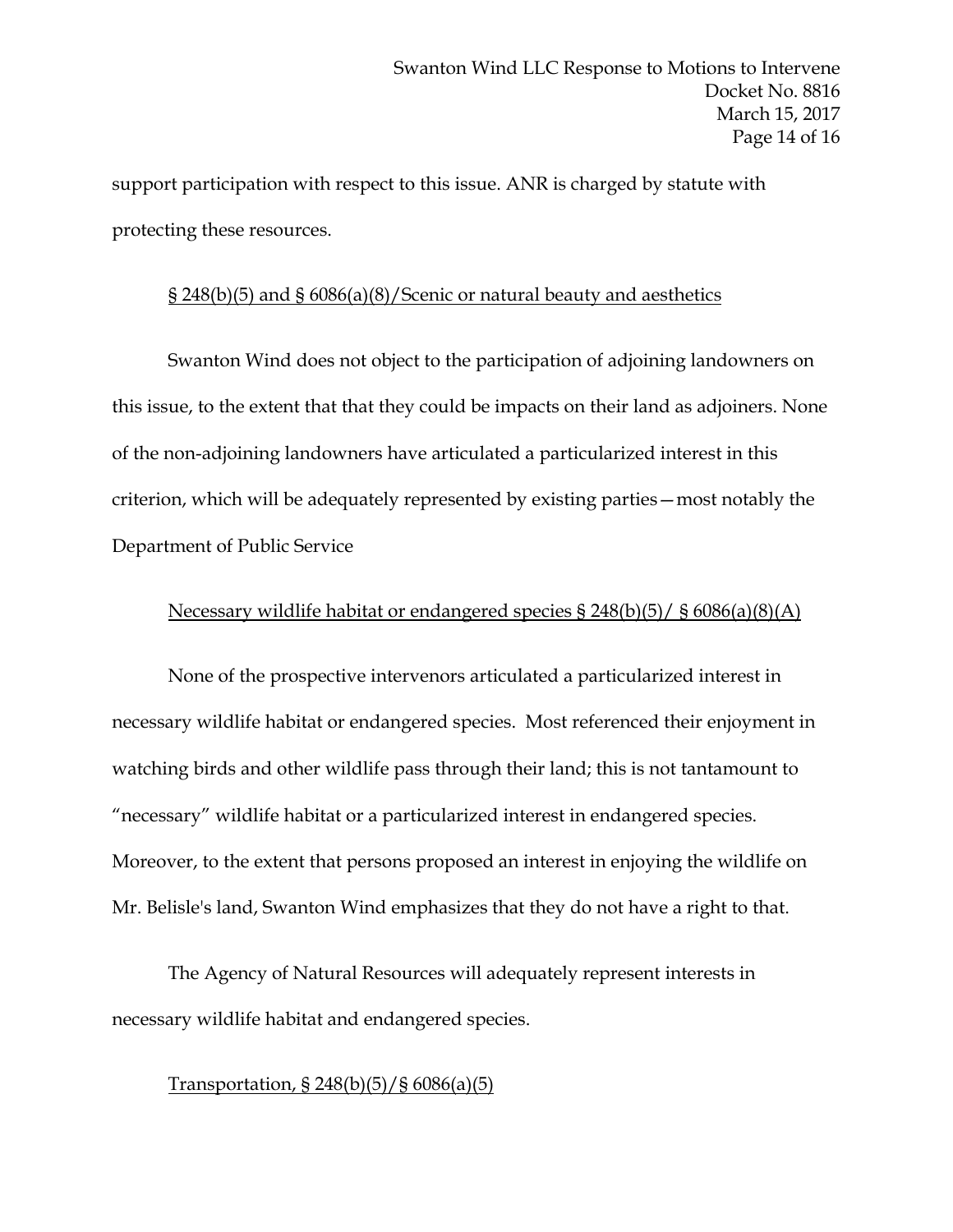Swanton Wind does not object to adjoining landowners' participation regarding transportation with respect to Project-related traffic potentially affecting access to their residence, to the extent they articulated such an interest in this criterion in their motions.

However, use of Route 105 does not constitute a particularized interest. Moreover, the Vermont Agency of Transportation is a party in the case and could adequately address impacts with respect to Route 105.

## Historic Sites, § 248(b)(5)/ 10 V.S.A. § 6086(a)(8)

One adjoining landowner, Terrance Smith, seeks to participate on this issue, as his house is discussed in the Above-Ground Historic Resources Report submitted with Swanton Wind's petition. Swanton Wind does not object to his participation on this issue with respect to his property.

## Development affecting public investments, § 6086(a)(9)(K).

None of the prospective intervenors articulated a particularized interest with respect to development affecting public investments. Frequenting public places from which the project can be viewed, such as such as the Missisquoi Rail Trail, does not suffice. This relate to aesthetics, which will be adequately addressed by the Department of Public Service.